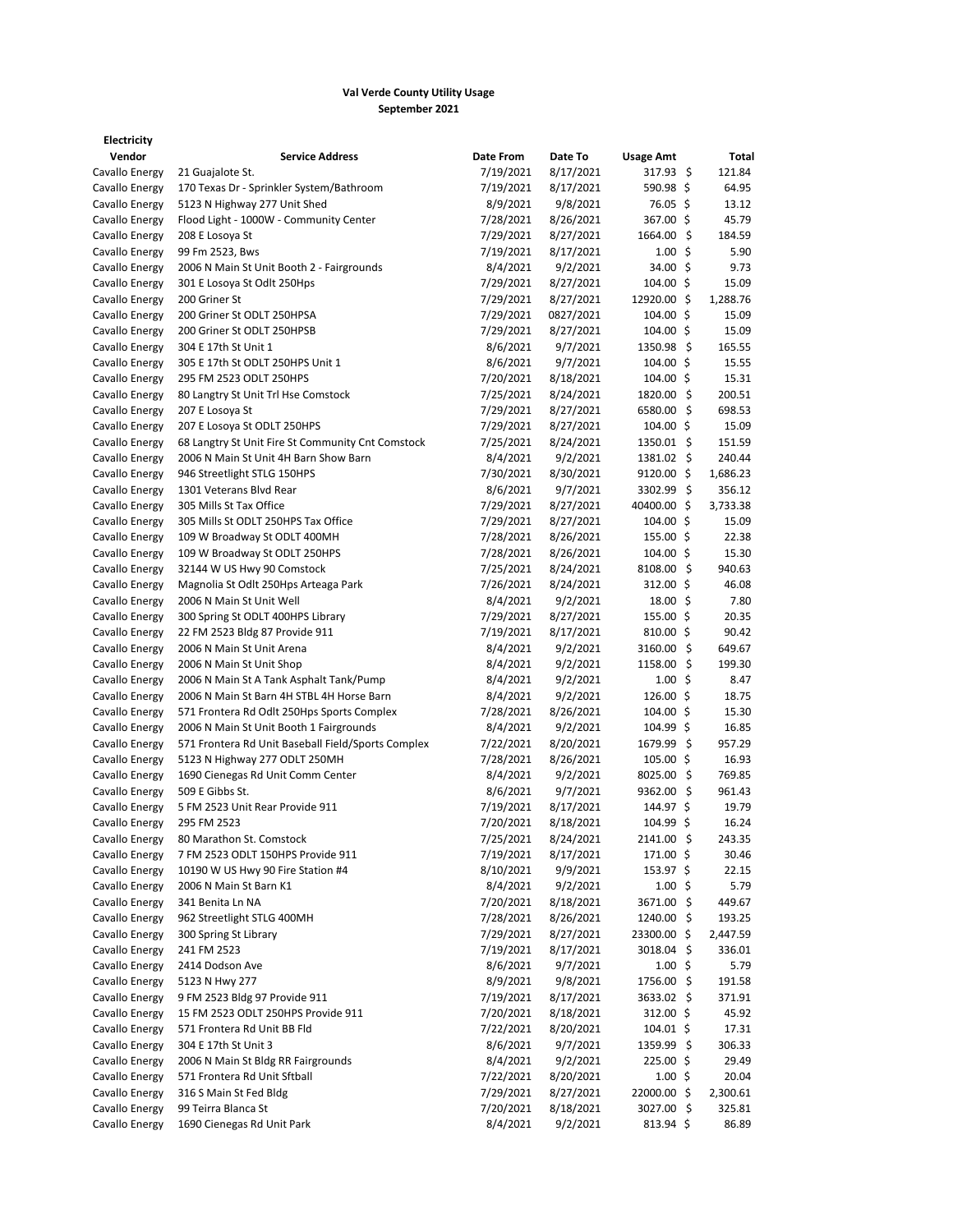| Cavallo Energy | 2006 N Main St Unit 4H Horse Arena             | 8/4/2021  | 9/2/2021  |                    | (2.48)   |
|----------------|------------------------------------------------|-----------|-----------|--------------------|----------|
| Cavallo Energy | 2006 N Main St ODLT 250HPS 4H Stables 2 Gate 1 | 8/4/2021  | 9/2/2021  | $312.00 \text{ S}$ | 46.35    |
| Cavallo Energy | 1358 W Cantu Rd Frnt Camera                    | 8/5/2021  | 9/3/2021  | 1.00S              | 5.79     |
| Cavallo Energy | 947 Street Light STLG 250HPS - Comstock        | 7/28/2021 | 8/26/2021 | $624.00 \text{ S}$ | 107.00   |
| Cavallo Energy | 947 Street Light STLG 250HPS - Del Rio         | 7/30/2021 | 8/30/2021 | 28704.00 \$        | 4,663.76 |
| Cavallo Energy | <b>Brodbent Ave Unit Twr Radio</b>             | 7/28/2021 | 8/26/2021 | 1.00 <sub>5</sub>  | 5.79     |
| Cavallo Energy | 2006 N main St Unit Clb-HSE 4H Shooting Barn   | 8/4/2021  | 9/2/2021  | 3342.93 \$         | 267.31   |
| Cavallo Energy | 1688 Cienegas Rd Unit Barn Pct 4 & RVFD #1     | 8/4/2021  | 9/2/2021  | 6002.00 \$         | 606.59   |
|                |                                                |           |           |                    |          |

**Total Electricity 221657.80 26996.23**